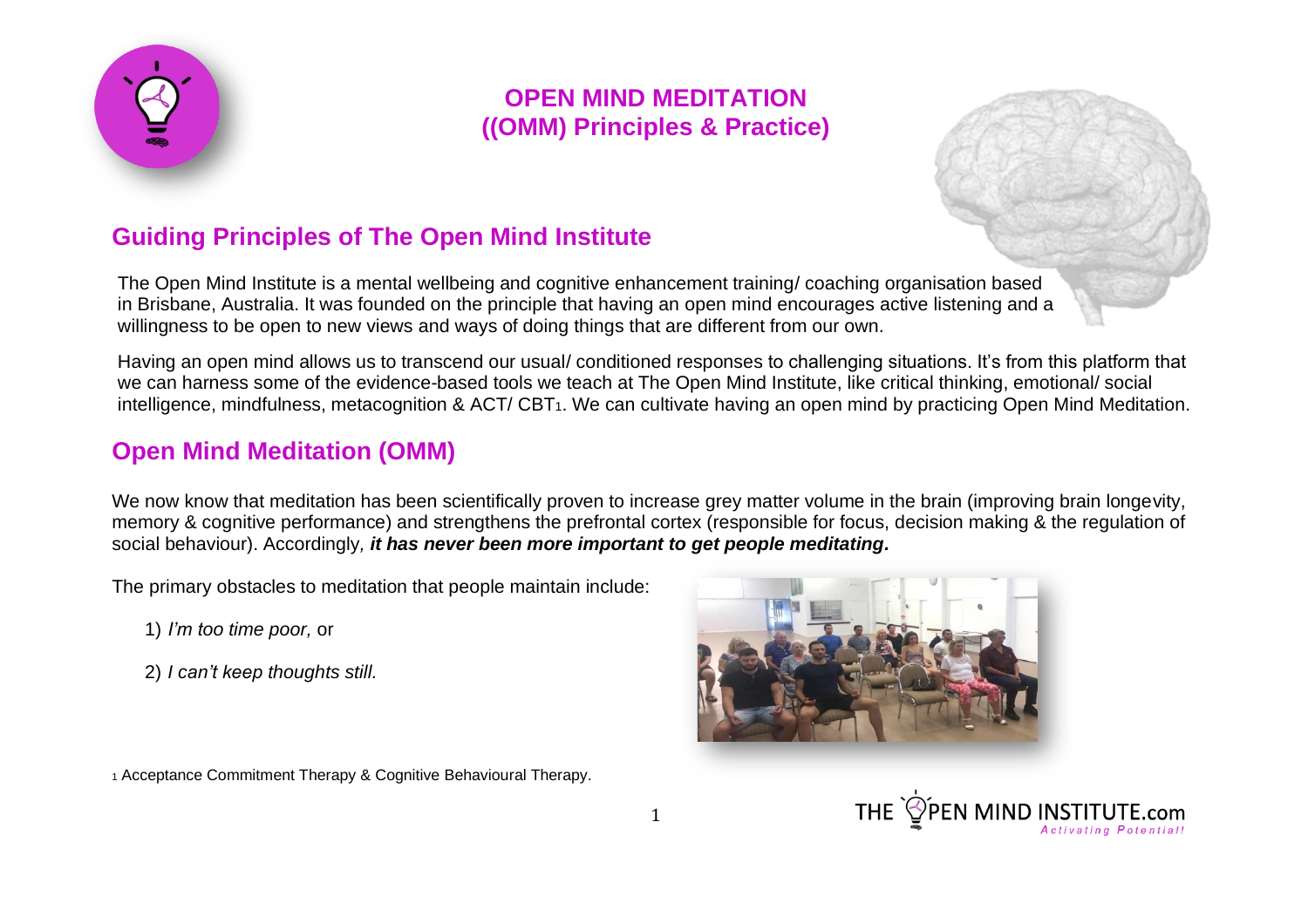

# **The OMM Practice**

OMM was designed to overcome the obstacles to meditation by teaching the most accessible and credible/ evidence-based techniques (x7 in total, see below), in combination with The Open Mind Institute's mindfulness methodology, to give effect to the proven benefits that meditation offers, such as:

- **Vipassana**
- 2. Sahaja
- 3. Shamatha
- 4. Mindfulness
- 5. Zen
- 6. Qigong
- 7. Transcendental
- Positive stress management
- Reduces anxiety
- Manages depression
- Improves immunity
- Facilitates positive mental wellbeing & overall performance.

After exposure and familiarity with the abovementioned practices, students are encouraged and shown how to create their own meditation routine, deriving from the practice techniques that resonated with them and that they enjoyed the most.

A number of mindfulness-based techniques and evidence-based process tools, like; *Creating the Default-Self* and *Mental CPR (Conscious, Positive, Recall),* are then provided in order to upkeep and make their meditation practice a routine event or habit.



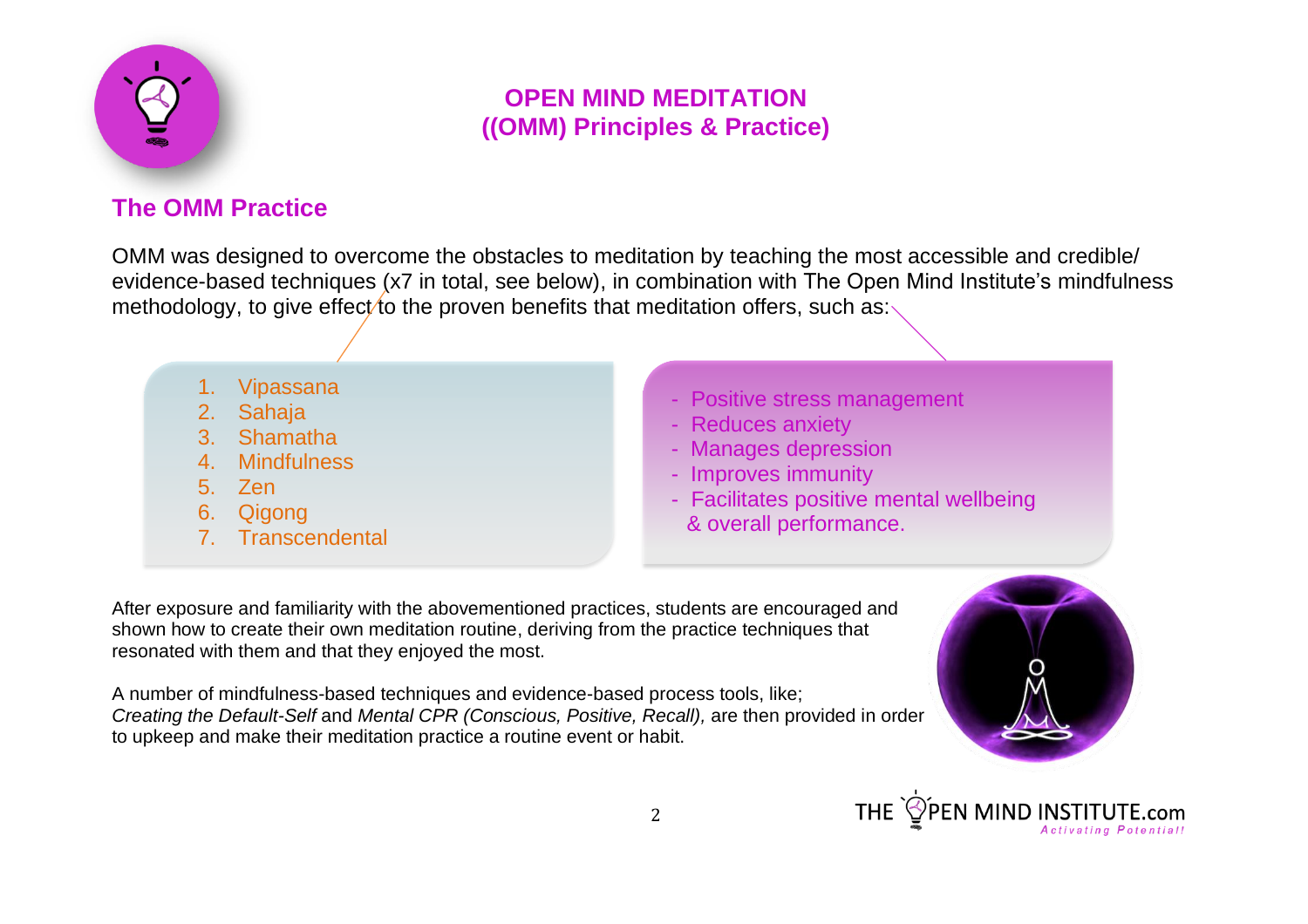

# **The Established Meditation Practices included in OMM –**

### **Vipassana (insight meditation)**

Vipassana means to see things as they really are. This ancient Buddhist practice brings about a sense of mind–body balance by cultivating self-awareness, self-control and greater clarity of thought.

*Evidence:* The practice of Vipassana meditation can help mitigate psychological and psychosomatic distress<sub>2</sub> and changes connectivity in the brain that preserves longevity and memory.<sup>3</sup>

*Practice:* Breath work designed to sharpen attention, control mind wandering and bring precision to awareness is used.



### **Sahaja (mental silence)**

'Sahaja' in Sankrit refers to an innate spontaneous presence born within & aims to awaken the kundalini creating thoughtless awareness, or mental silence.

*Evidence:* Significant improvement in quality of life, anxiety and blood pressure,<sup>4</sup> increases grey matter volume in the brains and reduces stress in healthy adults.<sup>6</sup>



*Practice:* Physical & breathing techniques are integrated to bring about self-realisation & an understanding of the *subtle system,* made up of *nadis* or channels (chakras) that activate the kundalini.

<sup>2</sup> Vipassana meditation: A naturalistic, preliminary observation in Muscat[, J Sci Res Med Sci.](https://www.ncbi.nlm.nih.gov/pmc/articles/PMC3174711/) 2001 Oct; 3(2): 87–92[: https://www.ncbi.nlm.nih.gov/pmc/articles/PMC3174711/](https://www.ncbi.nlm.nih.gov/pmc/articles/PMC3174711/) <sup>3</sup> Mindfulness Meditation Is Related to Long-Lasting Changes in Hippocampal Functional Topology during Resting State: A Magnetoencephalography Study**,** PMC, US National Library of

Medicine National Institute of Health 2018, A. Lardone & Ors.: <https://www.ncbi.nlm.nih.gov/pmc/articles/PMC6312586/>

<sup>4</sup> Effect of Sahaja Yoga Meditation on Quality of Life, Anxiety, and Blood Pressure Control, Journal of alternative and [complementary](https://www.researchgate.net/journal/1557-7708_Journal_of_alternative_and_complementary_medicine_New_York_NY) medicine (New York, N.Y.) 18(6):589-96 2012: https://www.researchgate.net/publication/229073613 Effect of Sahaja Yoga Meditation on Quality of Life Anxiety and Blood Pressure Control

<sup>5</sup> Increased Grey Matter Associated with Long-Term Sahaja Yoga Meditation: A Voxel-Based Morphometry Study[, PLoS One.](https://www.ncbi.nlm.nih.gov/pmc/articles/PMC4777419/) 2016; 11(3): e0150757: <https://www.ncbi.nlm.nih.gov/pmc/articles/PMC4777419/>

<sup>6</sup> A Randomized, Controlled Trial of Meditation for Work Stress, Anxiety and Depressed Mood in Full-Time Workers, Hindawi Journal of Evidence-Based Complementary & Alternative Medicine, Article ID 960583, 2011:<https://www.hindawi.com/journals/ecam/2011/960583/>

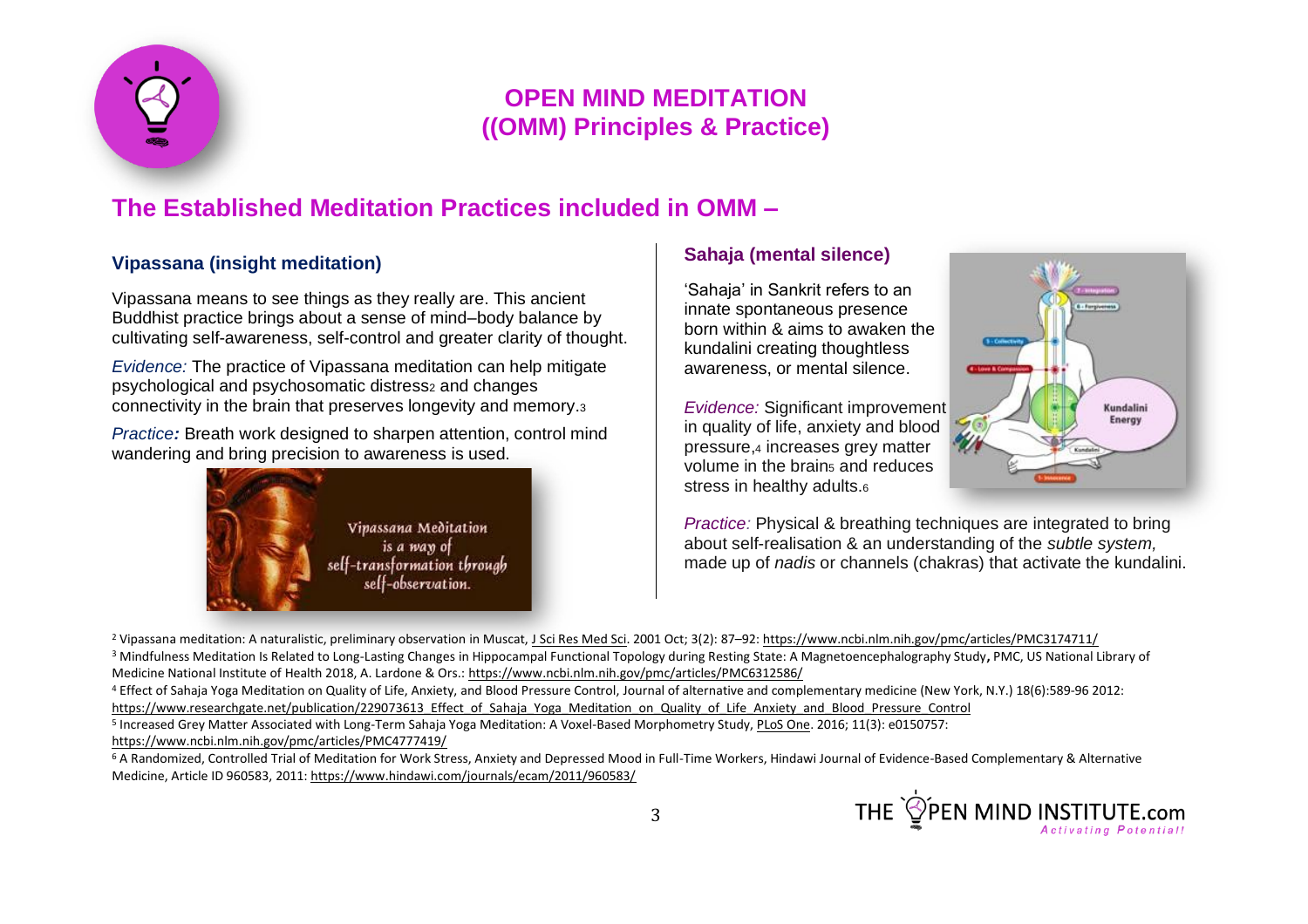

### **Shamatha (calming meditation)**

'Shamatha' is a Buddhist term that means t*ranquillity of the mind* and involves a variety of mind-calming traditional techniques.

*Evidence:* Shamatha improves attention control, perception, mindfulness and self-care/ compassion.<sup>7</sup>

*Practice:* Shamatha cultivates a steady awareness using various supports or anchors to achieve this.

#### **Mindfulness Meditation**

Mindfulness meditation is a mental training practice that brings thoughts, sensations and emotions into the present moment.

*Evidence:* Mindfulness meditation is found to successfully treat stress, anxiety, depression and chronic pain among other conditions.<sup>8</sup>

*Practice:* focusing on the breath, bringing attention to the present without drifting into concerns about the past or future.<sup>9</sup>



<sup>7</sup> Effects of a 9-Day Shamatha Buddhist Meditation Retreat on Attention, Mindfulness and Self-Compassion in Participants with a Broad Range of Meditation Experience, DOI 10.1007/s12671-015-0385-8, 2015, Elisa H. Kozasa & Ors.: [https://www.self](https://www.self-compassion.org/wp-content/uploads/2015/03/Kozasa.pdf)[compassion.org/wp-content/uploads/2015/03/Kozasa.pdf](https://www.self-compassion.org/wp-content/uploads/2015/03/Kozasa.pdf)

<sup>8</sup> The Effect of Mindfulness-Based Therapy on Anxiety and Depression: A Meta-Analytic Review, PMC, US National Library of Medicine National Institute of Health, [Stefan G.](https://www.ncbi.nlm.nih.gov/pubmed/?term=Hofmann%20SG%5BAuthor%5D&cauthor=true&cauthor_uid=20350028)  [Hofmann](https://www.ncbi.nlm.nih.gov/pubmed/?term=Hofmann%20SG%5BAuthor%5D&cauthor=true&cauthor_uid=20350028) & Ors.[, J Consult Clin Psychol. 2010 Apr; 78\(2\):](https://www.ncbi.nlm.nih.gov/entrez/eutils/elink.fcgi?dbfrom=pubmed&retmode=ref&cmd=prlinks&id=20350028)

<https://www.ncbi.nlm.nih.gov/pmc/articles/PMC2848393/>

<sup>9</sup> Mindfulness meditation may ease anxiety, mental stress, Harvard Medical School, Julie Corliss, 2014: [https://www.health.harvard.edu/blog/mindfulness-meditation-may-ease](https://www.health.harvard.edu/blog/mindfulness-meditation-may-ease-anxiety-mental-stress-201401086967)[anxiety-mental-stress-201401086967](https://www.health.harvard.edu/blog/mindfulness-meditation-may-ease-anxiety-mental-stress-201401086967)

### **Zazen (Zen Meditation)**

Zazen means *seated meditatio*n in Japanese and encourages awareness on impulses and techniques to regulate responses to external stimuli.

*Evidence:* Zazen improves the immune system, lowers blood pressure, reduces anxiety, stress & assists restorative sleep.<sub>10</sub>

*Practice:* Commonly practiced seated in *lotus* position, remaining in the present moment, observing thoughts come and go while focusing on breath.



<sup>10</sup> Effects of a 7-Day Meditation Retreat on the Brain Function of Meditators and Non-Meditators During an Attention Task[, Front Hum Neurosci.](https://www.ncbi.nlm.nih.gov/pmc/articles/PMC6004402/) 2018; 12: 222. Published online 2018,<https://www.ncbi.nlm.nih.gov/pmc/articles/PMC6004402/> Mindfulness-Based Stress Reduction, Mindfulness-Based Cognitive Therapy, and Zen Meditation for Depression, Anxiety, Pain, and Psychological Distress, Marchand, Journal of Psychiatric Practice, 2012, V.18/4: [https://journals.lww.com/practicalpsychiatry/Abstract/2012/07000/Mindfulness\\_Based\\_S](https://journals.lww.com/practicalpsychiatry/Abstract/2012/07000/Mindfulness_Based_Stress_Reduction,.2.aspx) [tress\\_Reduction,.2.aspx](https://journals.lww.com/practicalpsychiatry/Abstract/2012/07000/Mindfulness_Based_Stress_Reduction,.2.aspx)

THE  $\bigcirc \circled{P}$  PEN MIND INSTITUTE.com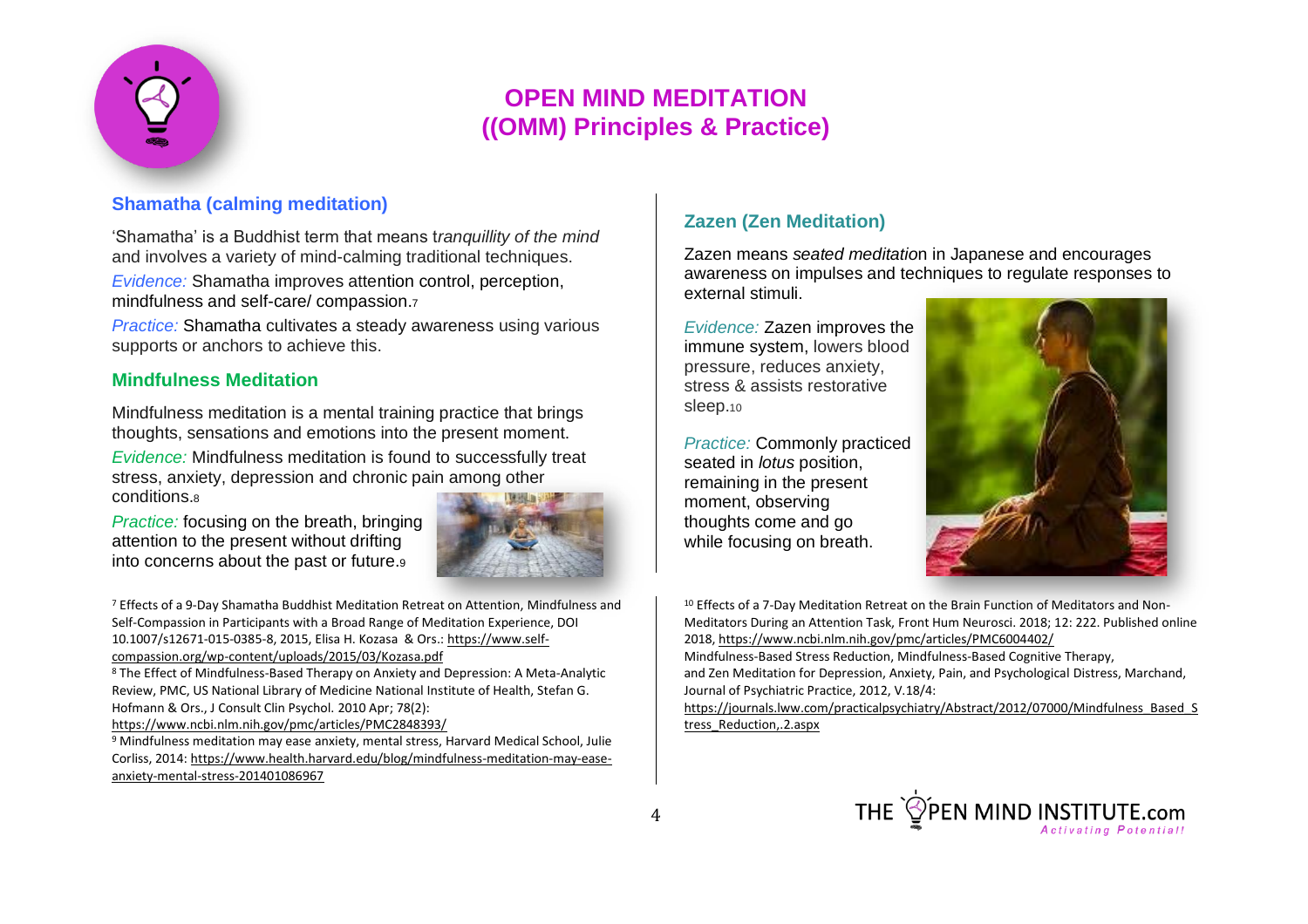

### **Qigong Meditation**

Ancient Chinese healing technique that involves meditation, controlled breathing and movement exercises, Qigong is an umbrella term that incorporates various energy-based healing practices based on Taoist philosophy and principles of Chinese medical theory.

*Evidence:* Qigong lowers blood pressure, physical fitness and overall wellbeing.<sup>11</sup>

*Practice:* Qigong involves harnessing energy in the body by allowing energy pathways or *meridians* to be open and fluid. Sending this energy inward during meditation is thought to help the body heal

and function; sending the energy outward can help to heal another person.



#### <sup>11</sup> Evidence-Based Health Benefits of Qi**gong, Alternative and [Complementary](https://www.researchgate.net/journal/1076-2809_Alternative_and_Complementary_Therapies) [Therapies](https://www.researchgate.net/journal/1076-2809_Alternative_and_Complementary_Therapies) 15(4):178-183, 2009:**

[https://www.researchgate.net/publication/239315271\\_Evidence-](https://www.researchgate.net/publication/239315271_Evidence-Based_Health_Benefits_of_Qigong)

Based Health Benefits of Qigong

<sup>12</sup> The Psychological Effects of Meditation: A Meta-Analysis, American Psychological Association, Peter Sedlmeier & Ors., Psychological Bulletin, 2012 American Psychological Association 2012, Vol. 138, No. 6, 1139 –1171:

### **Transcendental Meditation (TM)**

TM is a specific form of mantra based meditation technique founded by Maharishi Mahesh Yogi in the 1950's.

*Evidence:* Positive effect on reducing hypertension, anxiety and stress.<sup>12</sup>

Increase in Happiness Hormones

Change in serotonin levels during TM practice



*Practice:* The TM method is straight-

forward in that it involves sitting comfortably for 20 minutes while closing your eyes and repeating a mantra (this is typically a Sankrit sound provided by a TM teacher). When you observe any distracting thought, simply return to the mantra.

[sciences/meditation/PsychologicalEffectsofMeditation.pdf](http://prsinstitute.org/downloads/related/spiritual-sciences/meditation/PsychologicalEffectsofMeditation.pdf)

Seven-year follow-up shows lasting cognitive gains from meditation, University of California, Davis, 2018, Science Daily:

<https://www.sciencedaily.com/releases/2018/04/180405093257.htm>



[http://prsinstitute.org/downloads/related/spiritual-](http://prsinstitute.org/downloads/related/spiritual-sciences/meditation/PsychologicalEffectsofMeditation.pdf)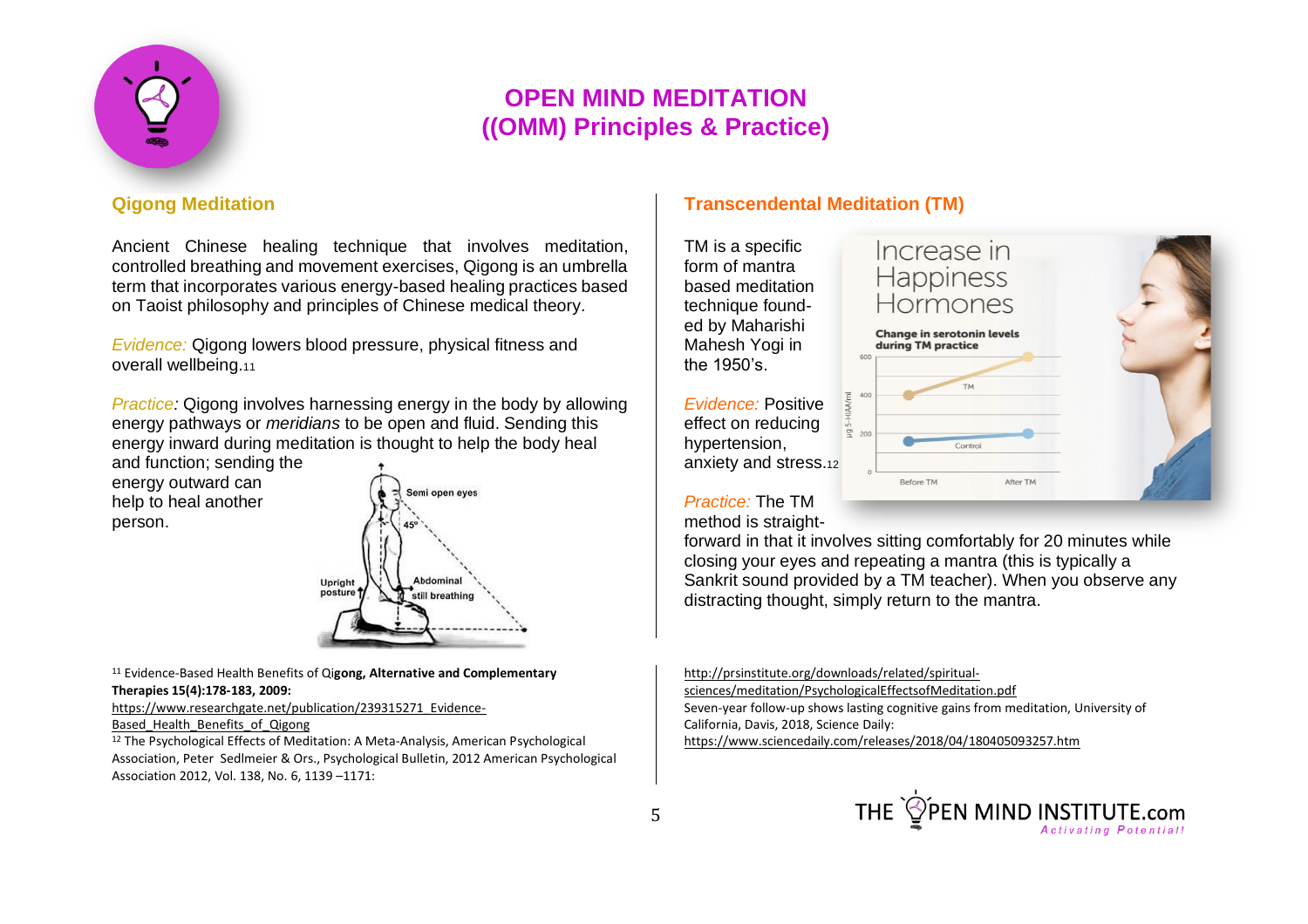

### **The Open Mind Meditation Challenge Timetable:**

| <b>Week/Day</b> | <b>MON</b>                                            | <b>TUE</b>                    | <b>WED</b>                 | <b>THURS</b>               | <b>FRI</b>                 |
|-----------------|-------------------------------------------------------|-------------------------------|----------------------------|----------------------------|----------------------------|
| Week 1          | Day 1<br>Info. on Challenge &<br><b>OMM Vipassana</b> | Day 2<br>Guided OMM Vipassana | Day 3<br>Guided OMM Sahaja | Day 4<br>Guided OMM Sahaja | Day 5<br><b>Guided OMM</b> |
| Week 2          | Day 6                                                 | Day 7                         | Day 8                      | Day 9                      | Day 10                     |
|                 | <b>Guided OMM Shamatha</b>                            | <b>Guided OMM Shamatha</b>    | <b>OMM Zen meditation</b>  | <b>OMM Zen meditation</b>  | <b>Guided OMM</b>          |
| Week 3          | Day 11                                                | Day 12                        | <b>Day 13</b>              | <b>Day 14</b>              | <b>Day 15</b>              |
|                 | <b>Guided OMM Qigong</b>                              | <b>Guided OMM Qigong</b>      | <b>Guided OMM TM</b>       | <b>Guided OMM TM</b>       | <b>Guided OMM</b>          |
| Week 4          | <b>Day 16</b>                                         | Day 17                        | <b>Day 18</b>              | <b>Day 19</b>              | <b>Day 20</b>              |
|                 | Mindfulness OMM                                       | Mindfulness OMM               | Creating my own routine    | Creating my own routine    | <b>Guided OMM</b>          |
| Week 5          | <b>Day 21</b><br>Guided OMM &<br>Call to Action.      |                               |                            |                            |                            |

This timetable represents the twenty-one lessons that are necessary for students to create their own meditation routine. These lessons can be spread out over a weekly basis or as desired. Lessons after the twenty-one days utilise a combination of guided OMM practices, personalised routines and additional techniques deriving from the seven evidence-based practices.